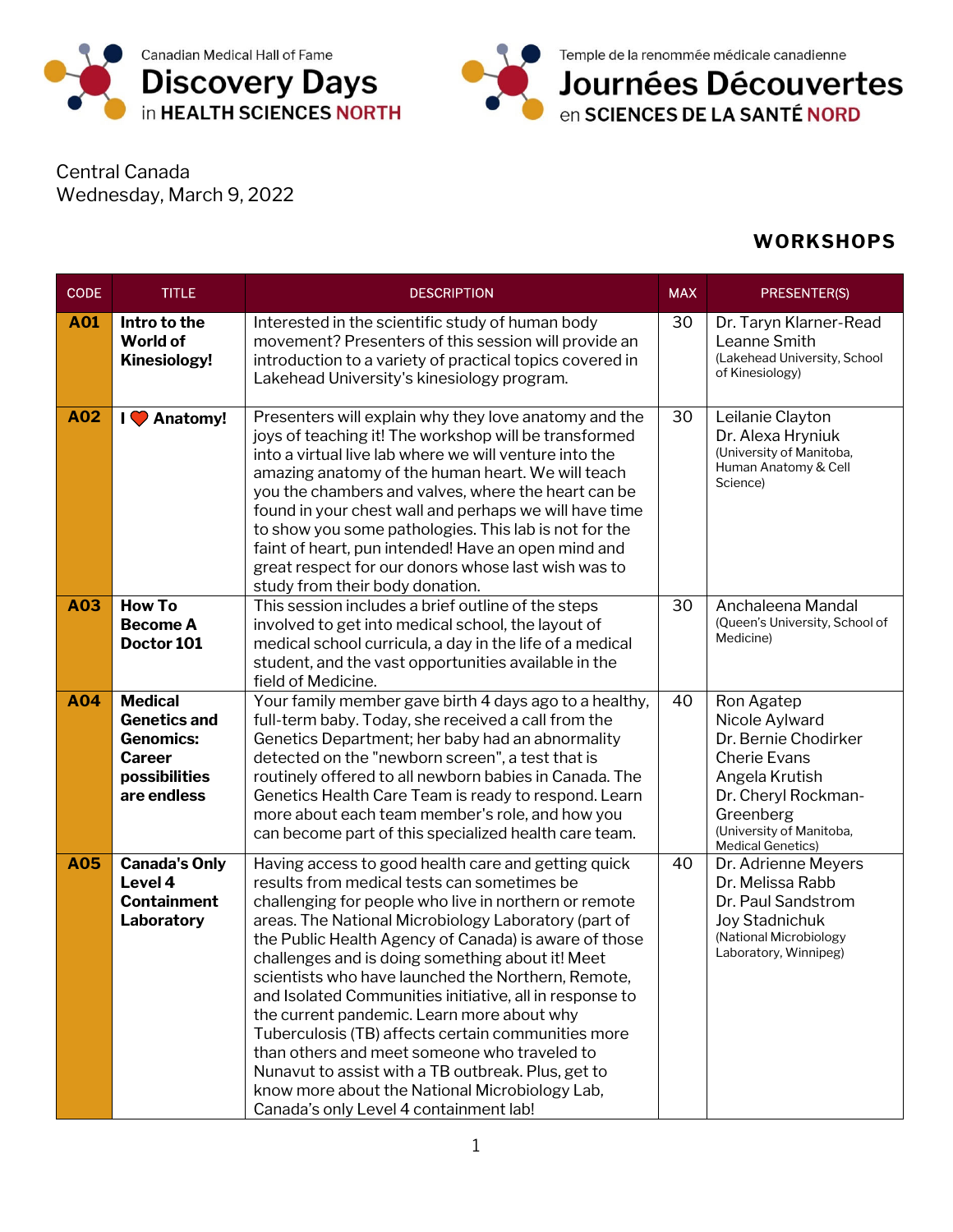| <b>A06</b> | University of<br><b>Saskatchewan</b><br><b>Community of</b><br><b>Aboriginal</b><br><b>Nurses</b> | We will introduce you to the application process and<br>opportunities for Indigenous students interested in<br>becoming registered nurses. We know that your<br>journey to become a registered nurse starts before<br>your first day of classes and continues after you write<br>your last exam. To help Metis, First Nations and Inuit<br>nursing students become successful nurses, we will<br>help you learn about careers in the field of health, find<br>support and advising while you complete your<br>program, participate in a mentorship program when<br>you are ready to transition to the workforce and<br>access continuing education as you further your<br>career.                                                                                                                                                                                                                                                  | 10 | Stephanie Beauchesne<br>Holly Graham<br>Kathleen McMullin<br>(University of Saskatchewan,<br>College of Nursing)                                    |
|------------|---------------------------------------------------------------------------------------------------|------------------------------------------------------------------------------------------------------------------------------------------------------------------------------------------------------------------------------------------------------------------------------------------------------------------------------------------------------------------------------------------------------------------------------------------------------------------------------------------------------------------------------------------------------------------------------------------------------------------------------------------------------------------------------------------------------------------------------------------------------------------------------------------------------------------------------------------------------------------------------------------------------------------------------------|----|-----------------------------------------------------------------------------------------------------------------------------------------------------|
| <b>A07</b> | Physiotherapy                                                                                     | Get an introduction to the profession of Physiotherapy<br>and the educational pathway. We will do various<br>practical experiments to get a deeper understanding<br>of the interventions required for the job. In addition, a<br>Kahoots quiz and Q&A. Proposed activities:<br>1. Bubble pep, equipment needed - click here<br>2. Neuropathy tests, no equipment required                                                                                                                                                                                                                                                                                                                                                                                                                                                                                                                                                          | 30 | <b>Julie Ball</b><br>Mindy Broersma<br><b>Karen Strike</b><br><b>Kristyn Watters</b><br>(Hamilton Health Sciences,<br>McMaster Children's Hospital) |
| <b>A08</b> | <b>Cardiovascular</b><br><b>Science from</b><br><b>Cell to System</b>                             | The Youth BIOlab at St. Boniface Hospital Albrechtsen<br>Research Centre in Winnipeg will introduce you to<br>some of the current work being done in our Institute of<br>Cardiovascular Science. We'll show you some live<br>stem cells and walk you through a pig heart dissection<br>with attention to some of the major aspects of heart<br>disease studied in our labs, with a special focus on the<br>use of stem cells in regenerative medicine.                                                                                                                                                                                                                                                                                                                                                                                                                                                                             | 30 | Steve Jones<br>(Youth BIOlab, St. Boniface<br>Hospital Albrechtsen<br>Research Centre, Winnipeg)                                                    |
| A09        | <b>Bones of</b><br><b>Orthopedic</b><br><b>Surgery</b>                                            | What is orthopaedic surgery? How did it come to be?<br>What does an orthopaedic surgeon do? It's more than<br>'human carpentry'. Orthopaedic surgery is a hands-on<br>field with spokes in many different areas. We will have<br>time for discussion, Q&A and a fun hands-on activity.                                                                                                                                                                                                                                                                                                                                                                                                                                                                                                                                                                                                                                             | 30 | Dr. David Slawaska-Eng<br>Dr. Tanis Worthy<br>(McMaster University, Division<br>of Orthopaedic Surgery)                                             |
| A10        | How to become<br>a Family<br>Physicianand<br>why you should<br>want to!                           | Not top of the class or a master of exams? No worries!<br>Consider becoming a Rural Generalist! Learn what<br>characteristics and qualities will help you to achieve<br>entrance to medical school, thrive as a medical<br>student/resident, and practice, all in a rural distributed<br>setting. There will be a particular focus on the<br>Indigenous Admissions Pathway offered by the<br>University of Saskatchewan as well as highlighting<br>some of the northern/rural based Family Medicine<br>Residency training programs. You will also get a<br>snapshot of what life looks like for a rural family<br>physician in a northern remote community. Have you<br>ever wanted to kayak or ski to work? Take a float plane<br>to clinic? Then this might just be the career path for<br>you!! There will be lots of time for discussion, so bring<br>any and all questions you might have about this<br>exciting career path! | 30 | Dr. Darcie McGonigle<br>Dr. Janet Tootoosis<br>(University of Saskatchewan,<br>College of Nursing)                                                  |